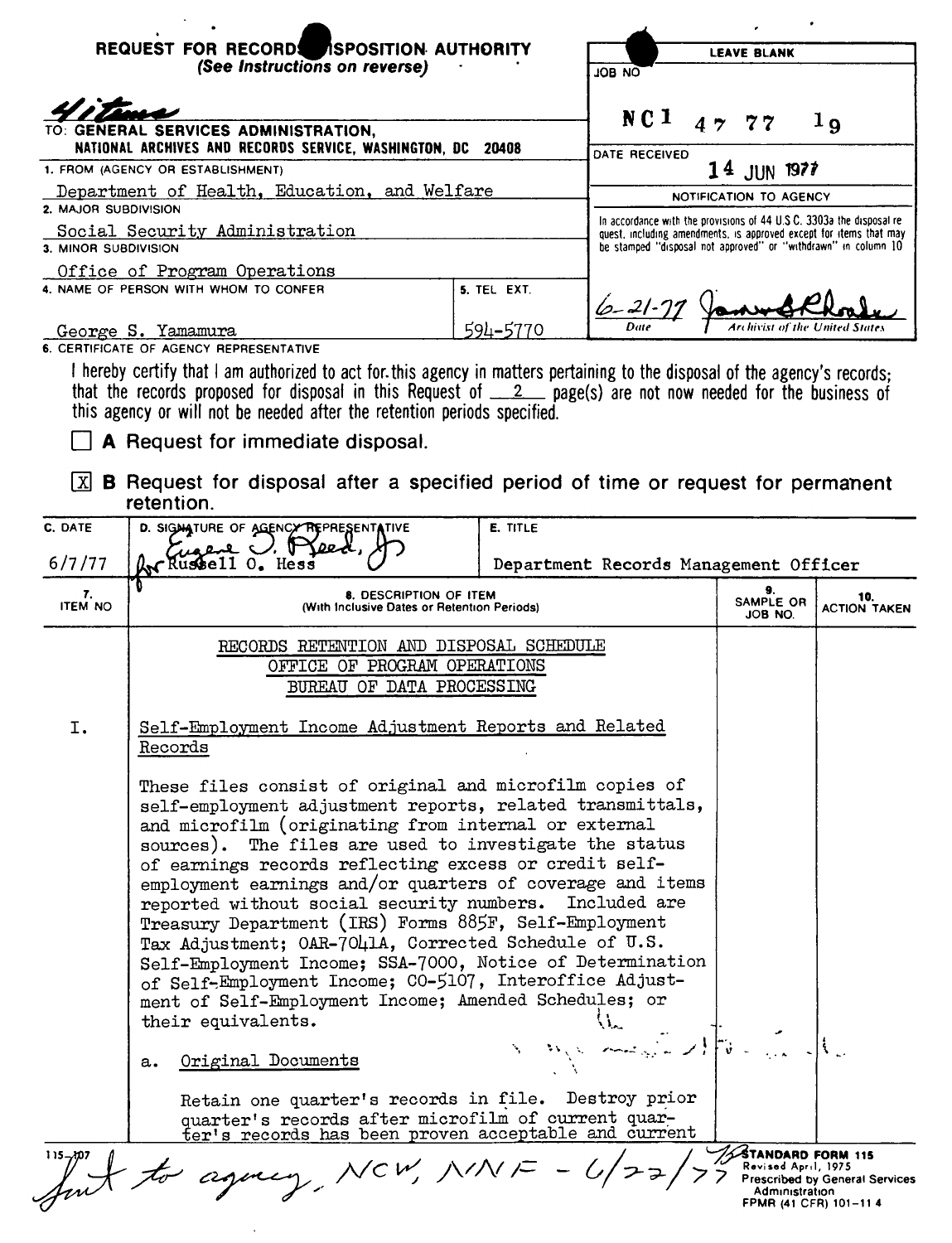## General Instructions:

Use Standard Form 115 (obtainable from supply depots of the' Federal Supply Service. General Services Administration) and the continuation sheet Standard Form 115a (obtainable from the Records Disposition Division. Office of Federal Records Centers. National Archives and Records Service. Washington. D.C. 20408) to obtain authority to dispose of records 'or to request permanent retention of records. Detach the fifth copy from the set and keep as your' reference copy. Submit the first four copies of the set to the National Archives and Records Service. One copy will be returned to the agency as notification of items that are authorized for disposal. Items withdrawn or not approved for disposal will be so marked. Each SF 115 requiring Comptroller General concurrence must be accompanied by a notification of approval from GAO.

## *Specific Instructions:*

*Entries I,* 2, *and* 3 should show what agency has custody of the records that are identified on the form. and should contain the name of the department or independent agency. and its major and minor subdivisions.

*Entries* 4 *and* 5 should help identify and locate the person to whom inquiries regarding the records should be directed.

*Entry* 6 should be signed and dated on the four copies by the agency representative. The number of pages involved in the request should-be I.ff~erted.::.' ~C' C' -, <sup>~</sup> r::~ *.:>,* ~''/:-J::' \_*r'C'* j--~ *c~"*  $-$  Box A should be checked if the records may be disposed of immediately. Box B should be checked if continuing disposal authority is requested or if permanent retention is requested. Only one box may be checked.

*Entry* 7 should contain the numbers of the items of records identified on the form in sequence, i.e.,  $1, 2, 3, 4$ , etc.

*Entry R* should show what records are proposed for disposal.

Center headings should indicate what, office's records are involved if all records described on the form are not those of the same  $of$   $\frac{1}{2}$  of  $\frac{1}{2}$  of  $\frac{1}{2}$  or  $\frac{1}{2}$  if they are records created by another office or agency.

, "

An identification should be provided of the types of records involved if they are other than textural records, for example, if they are photographic records. sound recordings, or cartographic records ..

An itemization and accurate identification should be provided of the series of records that are proposed for disposal or retention. Each series should comprise the largest practical grouping of separately organized and logically related matenals that can be treated as a single unit for' purposes of disposal. Component parts of a series may be listed separately if numbered consecutively as Ia. Ib. etc., under the general series entry.

A statement should be, provided showing when disposal is to . be made of the records. thus:

If immediate disposal is requested of past accumulations of records. the inclusive dates during which the records were produced should be stated.

If continuing disposal is requested for records that have accumulated or will continue to accumulate. the retention period may be expressed in terms of years. months. etc., or in terms of future actions or events. A future action or event that is to determine the retention period must be objective and definite: If disposal of the records is contingent upon their being microfilmed. or otherwise reproduced or recorded on machine readable media. the retention period should. read: "Until ascertained that reproduced copies or recordings have been made-in accordance-with GSA regulations and are adequate substitutes for the paper records." Also: the provisions of FPMR § 101-11.5 should be observed.

*Entry* 9 should be checked if samples are submitted for an item. However. samples of the records are not required unless they are requested by the NARS appraiser. If an item has been previously submitted. the relevant job and item number should be entered.

*Entry 10* should be left blank.

| $\cup$ 10<br>72                                                             |   |
|-----------------------------------------------------------------------------|---|
| $0pera$ <i>Xi</i><br>$\overline{\text{RLO}}$<br>of Program<br><b>Office</b> | Ρ |
|                                                                             |   |
| $_{\tt fdecr}$<br>SSA<br>R                                                  |   |
|                                                                             |   |